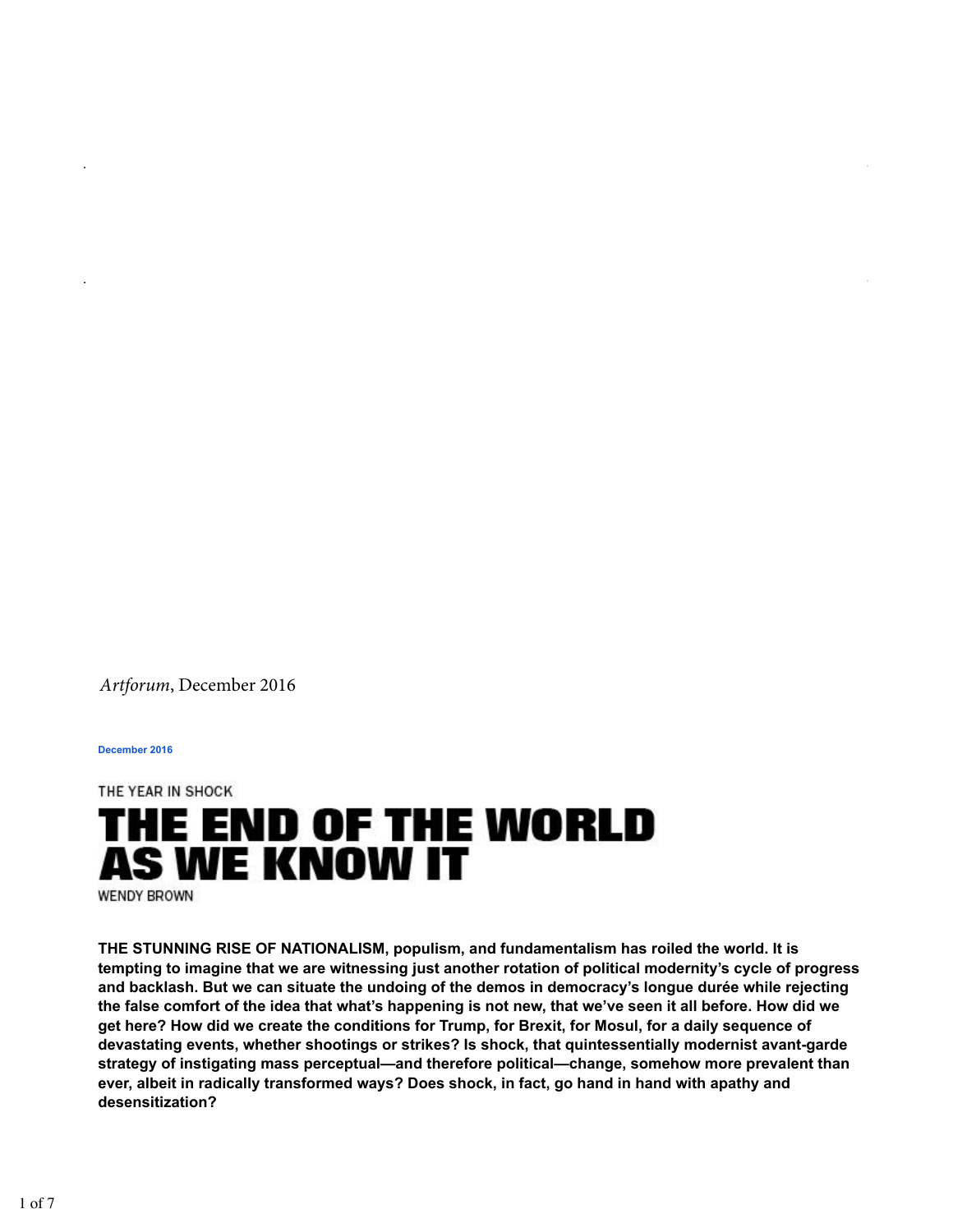**Art must confront these shifts in experience and form. And so** *Artforum* **asked curator HELEN MOLESWORTH, activist TARIQ ALI, and political theorist WENDY BROWN to reflect on the year in shock: on the sudden reaction, the surprise turn, the violent wake.**



**Donald Trump.** Chip Somodevilla/Getty Images

**"WE KNOW THIS** might carry us over a cliff, but fuck it. Compared with my life? Let's blow it all up and see what's left." That seems to be the impulse motivating some Trump and some Brexit supporters alike. It's apocalyptic populism: "We know it might lead to economic collapse, political peril, even nuclear war, but that's better than the humiliation and impotence we face now."

One has to be shocked by the events of the past year—especially by Brexit, the growing strength of neofascist parties in Europe, the destruction of Turkish democracy, and the rise of Trump—and at the same time, one has to figure out the frame through which they make sense. Trump in particular must be fathomed in terms of a white working- and lower-middle-class population that has been radically displaced, economically and culturally, over the past quarter century, and whose increasing frustration has been mobilized in xenophobic and racist ways. But it's crucial to attend to the extent to which *impotence*—displaced, rerouted, improperly named—is at stake here. I mean to invoke both felt political powerlessness and felt socioeconomic castration. The political powerlessness has to do with the gutting of democracies, and the castration has to do with expectations and powers long associated with whiteness, with maleness, *and* with class.

Gender politics in the US is cracked open right now. There's extraordinary ferment around sexual violence, misogyny, and women's enduring inequality—economically, politically, and socially. This explosion is not attributable to either Clinton or Trump, but their respective candidacies have certainly been explosive sites for some of these issues and have produced some spectacular effects, like the robust corporate feminism of Megyn Kelly. This fifth wave of feminism is happening side by side with queer and trans movements dealing with gender along quite different axes, and with Black Lives Matter and immigrants' rights movements that feature still other dimensions of women's struggles for life, belonging, equality, mattering. All of this is tremendously exciting, opening up new domains of meaning and possibilities for being human and for addressing the nonhuman world. But all of this, and not only Clinton's presidential run, is surely compounding the rage of that castrated stratum of white men. We could cite similar dynamics in the United Kingdom, around Brexit, for example, and in Europe more generally.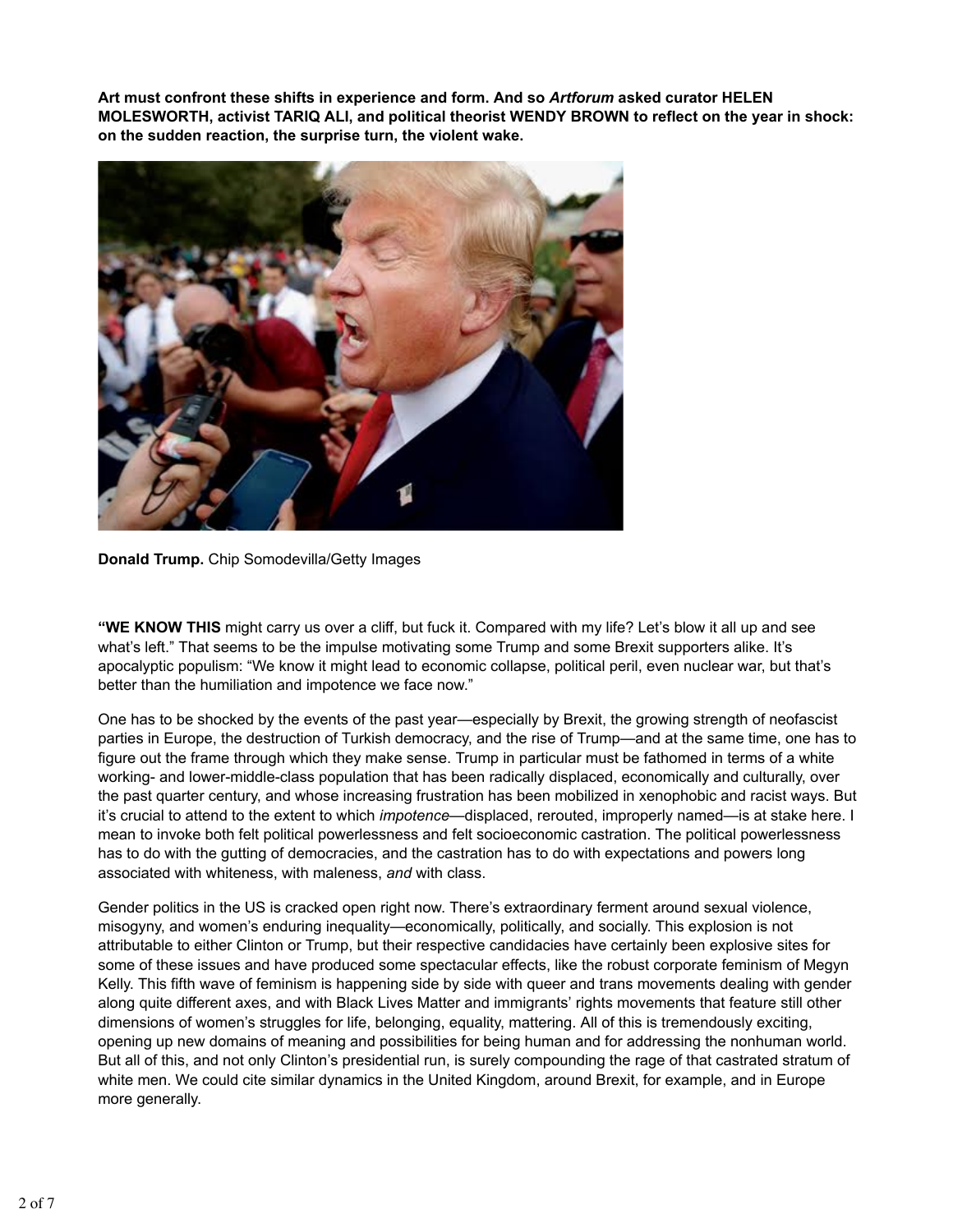It's important, however, not to focus solely on the racism and xenophobia of neofascist white-nationalist parties like France's Front National and Greece's Golden Dawn. That dimension is there, and terrifying. But we need to fathom why we're seeing these particularly neofascist forms of racism and xenophobia, as opposed to more quotidian forms, right now. These new Right movements are not just racist, they also generally reject classic democratic political principles, whether liberal or radical, and seek a strong authoritarian state in its place. We're not seeing calls for inclusion, equality, freedom through popular sovereignty. We're seeing mass thuggery, contempt for the rule of law, equality, civil liberties, and universal inclusion. We are seeing a deep, wholesale rejection of the most basic principles of democracy. This is what neoliberalism has wrought over four decades—this wide, deep rejection of democracy, not only social democracy but political democracy.

There are other aspects of neoliberalism at stake in the US elections. Yes, it's incredible that a figure like Trump, with his unbridled narcissism and sociopathic tendencies and ludicrous chest-thumping, could become the Republican nominee. What isn't incredible in 2016, however, is a wealthy real estate developer proposing his business acumen and business success as qualifications for the presidency. This is the quintessence of the transformation of political life *and political meanings* by markets and by economic meanings. Personality-disorder issues aside, Trump is offering himself as a businessman who would bring to the executive office his capacity to make deals and dominate the competition. He's not offering knowledge of the Constitution; he's not promising to represent the people, execute the law, or work with Congress. That his credentials in business and entertainment could become credentials for the presidency is totally in line with the neoliberal assault on democracy.

But there are other unprecedented dimensions of the past year or two: the rise of Justin Trudeau in Canada, Bernie Sanders in the US, and Jeremy Corbyn in the UK, along with SYRIZA, Podemos, the Indignados, and so forth. Half a decade ago, few imagined that there was a future in Left parties. We were focused on movements like Occupy, and we'd more or less given up on party politics—certainly on Democratic Party politics in the US and Labour Party politics in the UK. Now we have reason to reconsider. And these parties are often very clearminded about neoliberalism as a social, political, and economic regime that has failed, that is cruel and unsustainable. I find this hopeful. Of course, once these parties are in power, they have to cope with rule by international finance. And Left governing in those circumstances, especially when the powers of finance want the government to fail, is not easy. Ask SYRIZA.



**Demonstrators outside Trump Tower, New York, October 26, 2016.** Photo: Drew Angerer/Getty Images.

**AS FOR THE UNITED STATES:** Whether Trump or Clinton wins, the Left and the mainstream of the Democratic party must rethink how to address the tens of millions of Americans who have been won over to Trump. The Left